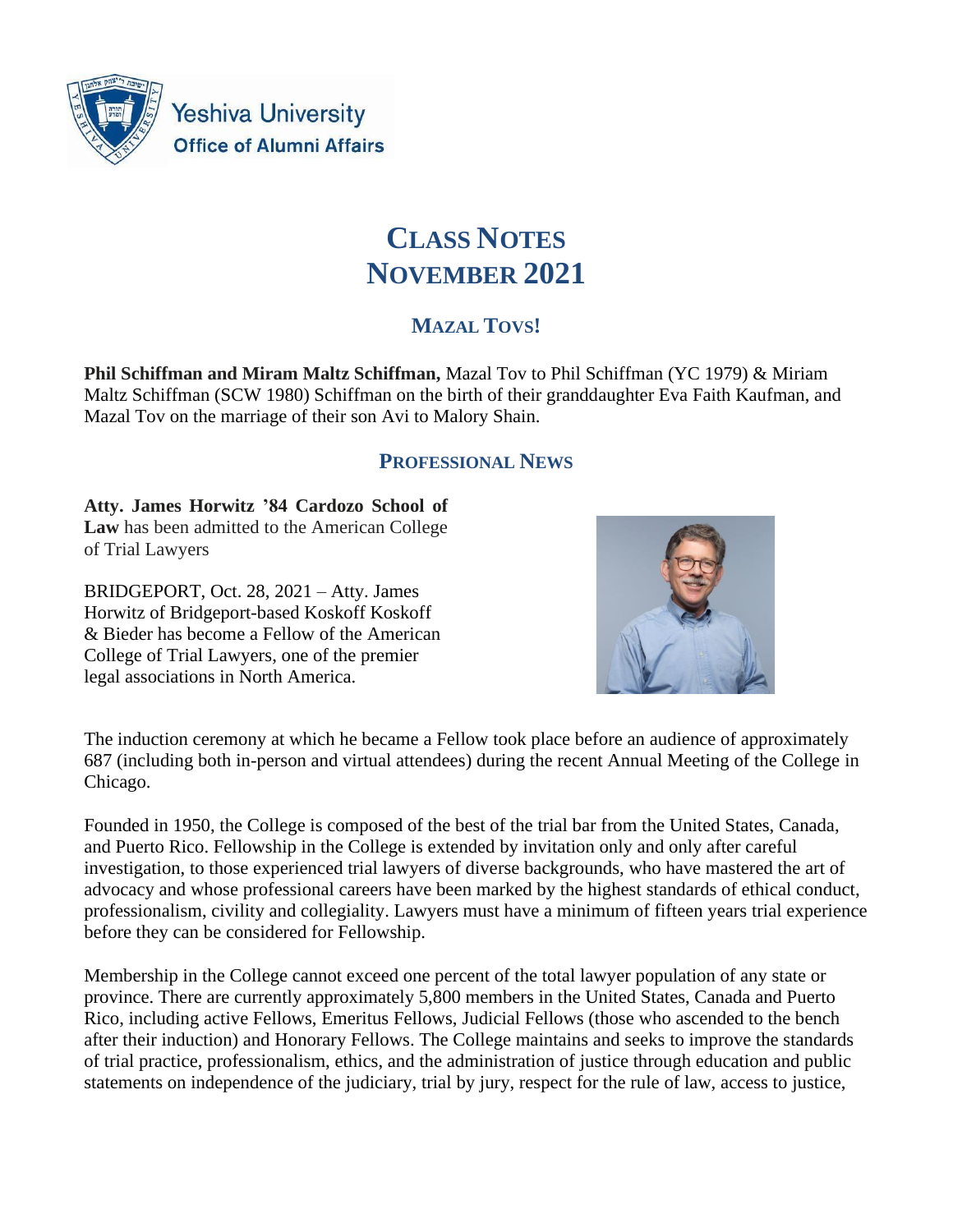and fair and just representation of all parties to legal proceedings. The College is thus able to speak with a balanced voice on important issues affecting the legal profession and the administration of justice. A resident of **Woodbridge**, Atty. Horwitz is the Managing Attorney at Koskoff Koskoff & Bieder. He is well known for handling medical malpractice cases related to obstetrics, cardiology, and pediatric medicine as well as a wide range of other medical specialties. He has lectured nationally on birth injuries and written on negligent infliction of emotional distress.

He is a graduate of Colgate University and received his Juris Doctorate from Yeshiva University Benjamin N. Cardozo School of Law, New York.

*Koskoff Koskoff & Bieder, nationally known for personal injury, medical malpractice, product liability, and class actions, concentrates on helping people who suffer serious personal injury or economic harm. The firm's attorneys have been responsible for important changes in the conduct of corporate and government defendants. The firm has offices in Bridgeport, Danbury and New Haven.*

### **BOOKS**

**Engineering Expansion, The U.S. Army and Economic Development, 1787-1860** Written by William Adler. William, a professor of political science at Northeastern Illinois University in Chicago, teaches courses on the American presidency, public policy, public administration, and Jewish political thought.

**Corrections and Beyond** Written by Dr. Ivan Godfrey. Dr. Godfrey graduated from Wurzweiler graduate School of Social Work in 1998 with a M.S.W. His new book is about his career as an African American male in law enforcement and the challenges he faced, along with becoming a Forensic Psychologist with the NYSOMH Bureau of Forensic Services. Dr. Godfrey is currently an Associate Professor at SUNY Ulster C.C. and an Adjunct Professor at UAlbany graduate School of Social Welfare. The book is available on Amazon Books.

**The Bible in Rabbinic Interpretation- Jonah** Written by Yu Graduate and musmach, Rabbi Professor Jordan S. Penkower of Bar Ilan University along with co- author, Menahem Ben- Yashar. This book gathers all the derashot on the Book of Jonah from the Talmud and midrashic literature (150 derashot). The derashot are arranged according to the biblical sequence of verses in each chapter. Every Derasha is interpreted both on its own and in relation to the biblical text, in order to clarify which difficulties, the darshan found in the verse and what solutions he suggested in the derasha. Each chapter ends with a short summary according to the plain meaning of the biblical text and in contrast, a summary of the derashot for that chapter and the main trends in them, to show the difference between the plain and midrashic versions of the verses.

#### **IN-MEMORIAM**

**Dr. Eli Levy z'l**

Dr. Eli Levy z'l, a former associate professor at Wurzweiler School of Social Work. Father of Sondra Rube, Sherry and Rav Shlomo Krupka z'l, and Benji and Cheri Levy.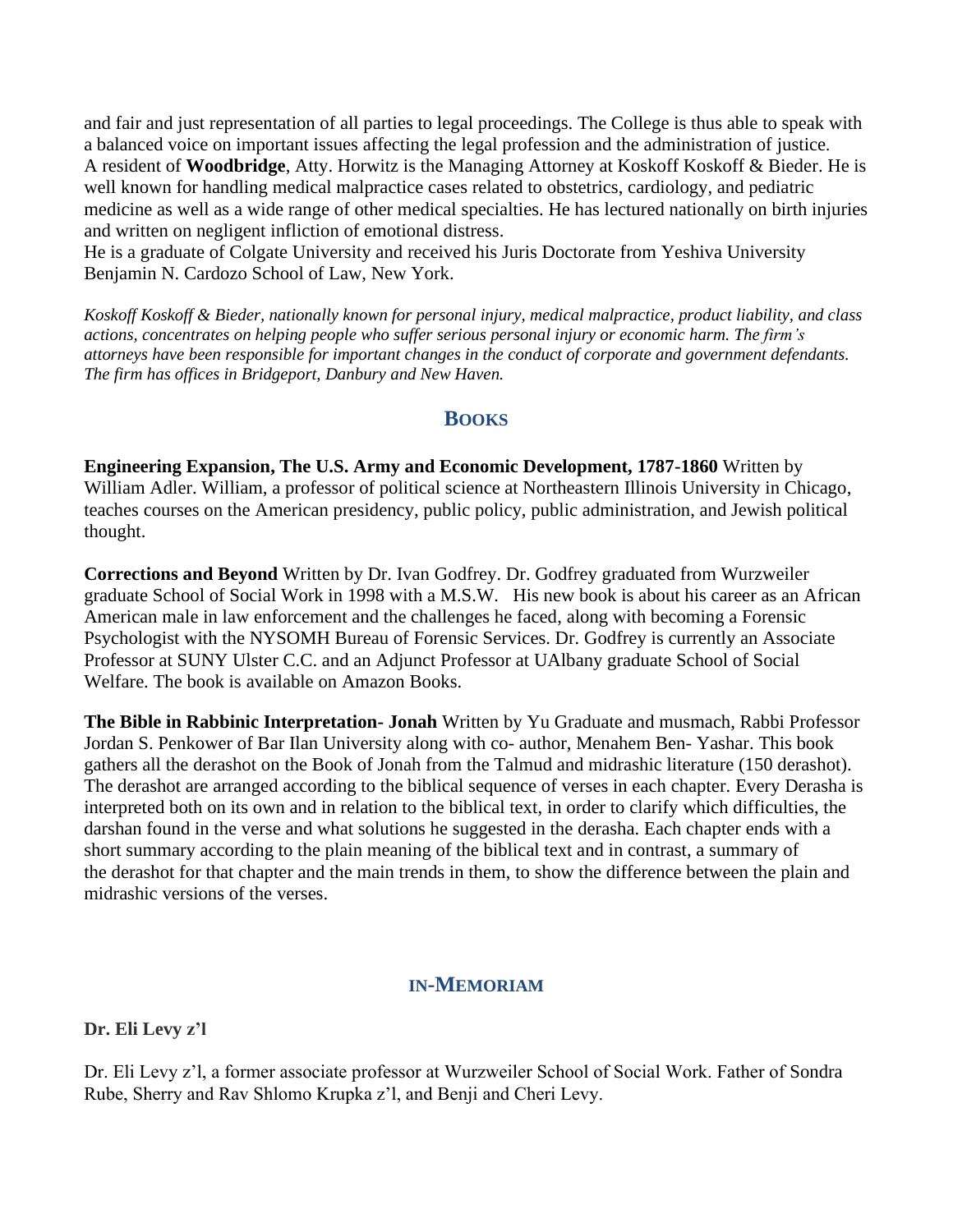#### **Rabbi Dr. Moshe Tendler z'l**

Husband of Rebbetzin Sifra (Feinstein) Tendler Z"L. Brother of Rabbi Sholom Tendler [YC 60]. Father of Rivka Rappaport (and Rabbi Shabtai), Dr. Yacov Tendler [YC 72, AECOM 77] (and Yael), Rabbi Mordecai Tendler [YC 73] (and Michelle), Rabbi Aron Tendler (and Esther), Rabbi Hillel Tendler [CLS 83] (and Mashie), Sara Oren (and Rabbi Avraham), Russie Fried [SCW 85] (and our chaver Rabbi Sholom [YC 82, RIETS 86]), Ely Tendler (and Racheli).

#### **Rabbi David Beitler z'l**

Brother of Rabbi Gary Beitler (YC '89, RIETS '92) and Roseann Beitler. Father of Sruli, Ariella, and Nechama,

#### **Mr. Jacob Gershon Muskat z'l**

Husband of the late Miriam Muskat (nee Weiss) z'l. Father of Rabbi Danny and Rivkie Muskat, Rabbi Jonathan Muskat (YC '94, BRGS '94, RIETS '97) and Dr. Yael Muskat, Josh Muskat (YC '00) and Bracha Rutner (YUHSG Head of School), The late David Muskat z'l and Gloria, and Miriam and Yaakov Greenwald.

#### **Harav HaGaon Rav Gedalia Dov Schwartz z'l**

YC graduate '46, RIETS '49. Husband of Chana Sarah Schwartz and the late Rosalie Schwartz z'l. Father of Avraham Yeshaya and Sally Schwartz, Rivka Leah and the late Rabbi Yehoshua z'l Goldman, and Chaim and Shani Schwartz.

Rav Schwartz was born in 1925 and raised in Newark, New Jersey, where he first studied Torah in his teenage years with Rav Yaakov Bentzion Mendelson. He later attended Yeshiva College and RIETS, where he received semicha. Before moving to Chicago in 1987, Rav Schwartz was the Rabbi of the Young Israel of Boro Park for 18 years, having earlier held pulpits in Rhode Island, New Jersey and Pennsylvania. Rabbi Schwartz led the American Jewish community with distinction for over 60 years and the Chicago community for over 30 years. On October 27, 2007, Rabbi Schwartz was honored for his 20 years of service to the CRC and to the Chicago Jewish community during a national dinner. Rabbi Dr. Norman Lamm, Yeshiva University chancellor, was the keynote speaker.

#### **Rabbi Melvin Burg z'l**

We mourn the sad passing of Rabbi Melvin I. Burg Z"L (YUHS 66,

YC 70, RIETS 74, BRGS 74), husband of Pearl (YUHS 67) and father of Rabbi Steven Burg (YUHS 89, YC 93, RIETS 06, BRGS 13) of Bergenfield, NJ, Daniel Burg (YUHS 94, YC 98) of Cedarhurst and Barbara Vidomlanski (YUHS 94, SCW 98) of Ramat Bet Shemesh.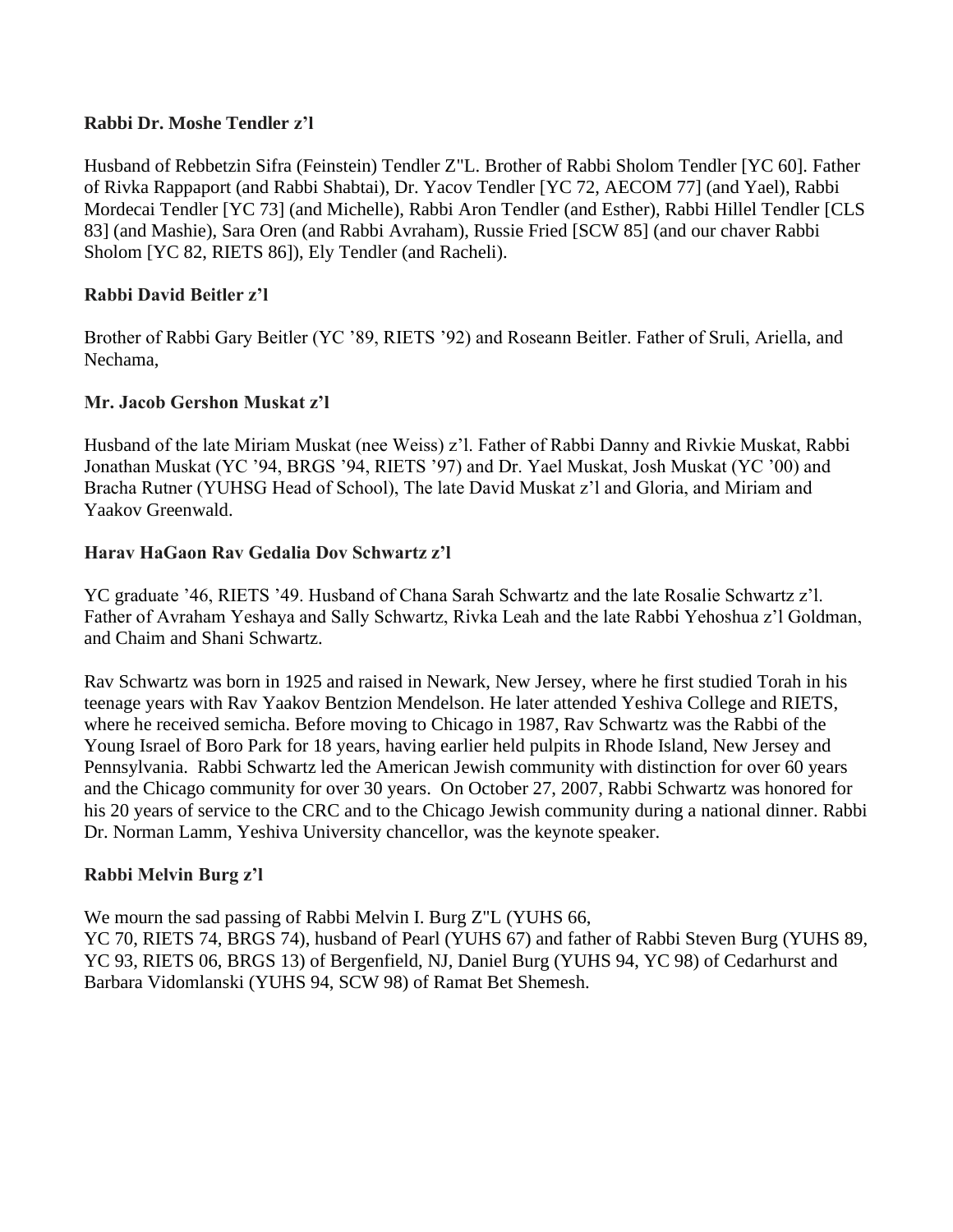#### **Jules Brod z'l**

Husband of Adele Brody (YUHS'63, SCW '67). Father of Rabbi Aaron and Raquel Brody (YUHS '87, RIETS '95) and Tzivia (SCW '92, CLS 95) and Joseph Rubin.

#### **Rabbi Dr. David Eliach z'l**

Condolences to our chaver RIETS Rosh Yeshiva Rabbi Michael Rosensweig '80R and his Rebbetzin Professor Smadar, on the passing of Smadar's father Rabbi Dr. David Eliach. Husband of Professor Yaffa Eliach z'l. Father of Rabbi Yotav (YUHS '75) and Hildy Eliach and Smadar and Rabbi Michael Rosensweig.

#### **Dr. Chaya R. Gorsetman z'l**

Wife of Rabbi Fred Gorsetman [YC 67, BRGS 70, RIETS 71]. Daughter of Naomi Rosenfeld.Sister of Varda Meller (and Izzy), Schlomit Goldenberg (and Irving), and Moshe "Miki" Rosenfeld (and Gitty). Mother of: Atara Spira [SCW 96] (and Brian), Talya Gorsetman Starr [SCW 97] (and Rabbi Adam [YC 00, RIETS 02]), Leora Flicker (and Rabbi Omri [RIETS 04, BRGS 05]), and Yedidya Gorsetman (and Shlomit Cohen)

#### **Yola Berliant Jacobson z'l**

Widow of Rabbi Chanan "Clive" Jacobson Z"L. Mother of Senior Assistant Director of Undergraduate Admissions, Ms. Miriam Jacobson [SCW 17]. Sister of: Rabbi Ben-Zion Berliant [YUHS 64, YC 68, BRGS 73, RIETS 73] (and Chana Berliant), and Sarah Kadosh(and Rabbi Dr. Meir Kadosh [RIETS 83, BRGS 85]). Daughter of the late Rabbi Samuel [RIETS 29, HDR] and Rebbetzin Miriam Berliant Z"L.

#### **Rabbi Abraham J. Kramer z'l**

Husband of Dr. Cheryl Kramer [YUHS 61, WSSW 95]. Father of Sharon Ginsberg [YUHSG-M 84, SCW 88], David Kramer, Ari Kramer [YUHS 90, YC 95], and Daniel Kramer [YC 03].

#### **Chaim Jacob Fortgang z'l**

Husband of Fay Fortgang. Father of: Leyla Posner [SCW 93] (and Member of the RIETS Board of Trustees, Daniel "Donny" Posner [YC 91]), Chanie Kohn (and Dr. Jeffrey [YC 99]), Seth Fortgang [YC 97], Gitty Freund [SCW 04] (and Marc).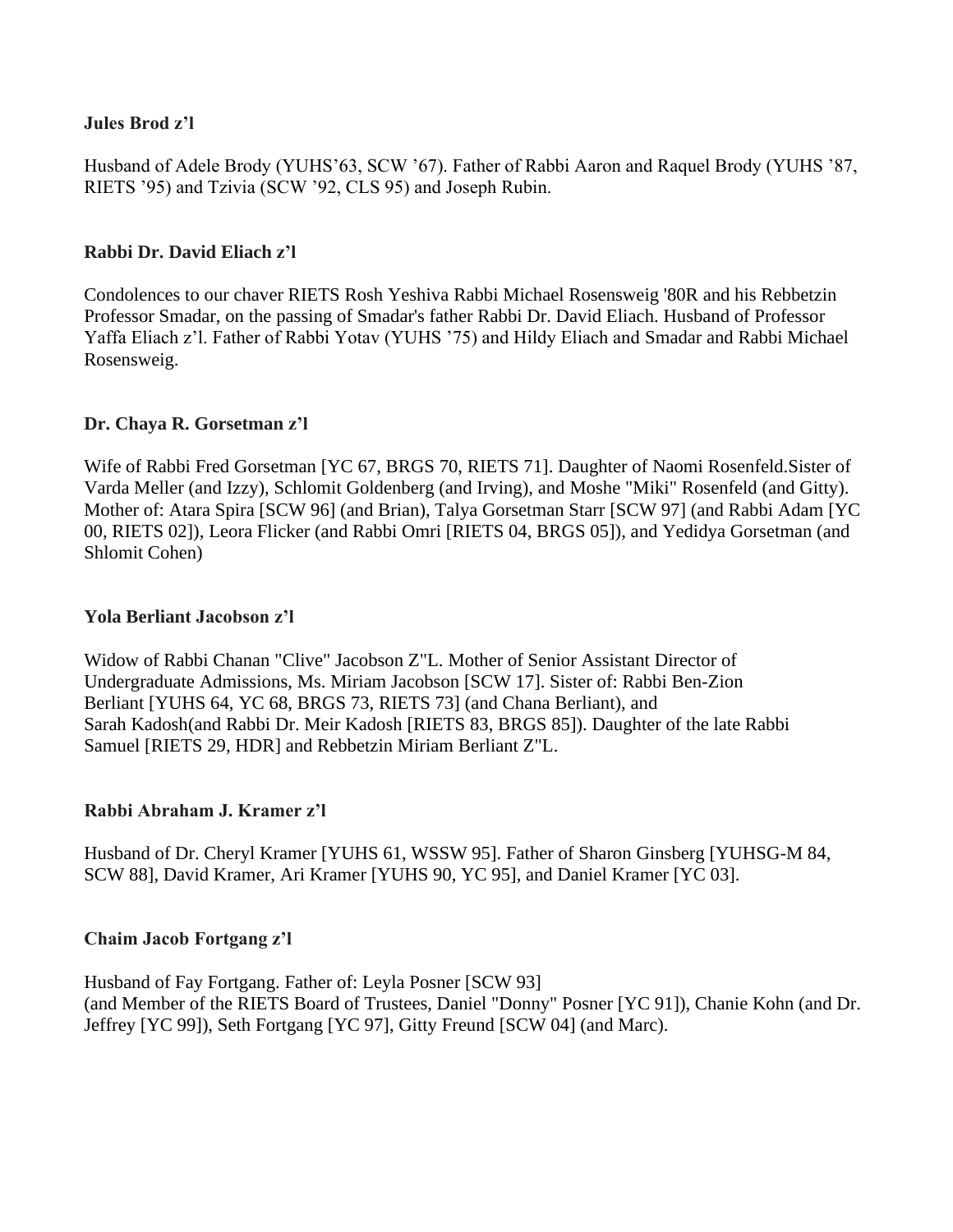#### **Rabbi Dr. Mordechai Glick z'l**

[YC 1965, RIETS 1969, FGS 1999] Husband of Rebbetzn Nina Glick [BRGS 88]. Father of: Chavie Hagler (and Rabbi Chaim [RIETS 94]) andDena Kinderlehrer [SCW 96] (and Rabbi Moshe [YUHS 91, YC 95, RIETS 02]).

#### **Rabbi David M. Keehn z'l**

Harav Dovid Yitzchak ben Akiva Yehuda [YUHS 1985, YC 1989, RIETS 1994]. Son of Helen Klein [YUHS 63] (and Dr. Warren [YC 81]). Son of Akiba Keehn (and Linda). Husband of Dr. Andrea Keehn [FGS 02]. Father of Avraham Tzvi Keehn and Leah Keehn. Brother of: Ari Keehn [YUHS 86, YC 90] (and Lisa [SCW 94]), Jay Keehn [YUHS 90], (and Melissa [SCW 94]), Melissa Strazynski (and Ephraim "Ephi" [SSSB 07, WSSW 16]), Eric Keehn (and Naava). Stepbrother of: Betzalel Rothstein (and Chana), Amy Solomon (and Eyal), Penny Levy (and Eric), Rabbi Nachi Klein [YUHS 94, SSSB 97]] (and Michele).

#### **Ellen Lasser LeVee (Chuldah Yocheved bat Chaim) z'l**

Wife of Eugene LeVee. Mother of Rabbi Matt (RIETS '19) and Sheli LeVee, Amy and Matt Williams and Sara and Michael) Safyan. Grandmother of Yochanan, DeVorah, Eliezer, Emmett and Nora. Daughter of Howard and Barbara Lasser. Sister of Cathy Lasser and Alan and Lovi Lasser.

The levaya will take place at 12 p.m. (CDT), Monday, November 1, at Chicago Jewish Funerals, 8851 Skokie Blvd. (at Niles Center Road) Skokie. Interment to follow at Waldheim Jewish Cemetery.

Location and streaming information on the following link: [https://chicagojewishf.wpengine.com/funeral](https://chicagojewishf.wpengine.com/funeral-detail-page/)[detail-page/](https://chicagojewishf.wpengine.com/funeral-detail-page/)

Shiva Info in Chicago and Washington Heights:

The Family will be sitting shiva at their home in Chicago, 6711 N. Talman Ave. from Monday following the burial until getting up on Sunday, November 7: 8-11 a.m. and 3-7 p.m. Minyanim: Shachrit 8 a.m., Mincha/Mariv 5:30 p.m. On Thursday Rabbi Matt LeVee will be returning to sit the remainder of shiva at his home in Washington Heights, 475 W. 186th Street Apt 2c New York, New York Thursday: 9 a.m.-12 p.m. and 2-5:35 p.m. Friday: 9 a.m.- 1:30 p.m. Motzai Shabbat: 7:30-10 p.m.

Minyanim: Shachrit 9 a.m. on Thursday/Friday; 8:30 a.m. on Sunday Mincha/Maariv 5:35 p.m. Rabbi LeVee can be reached at shenkrabbi@gmail.com.